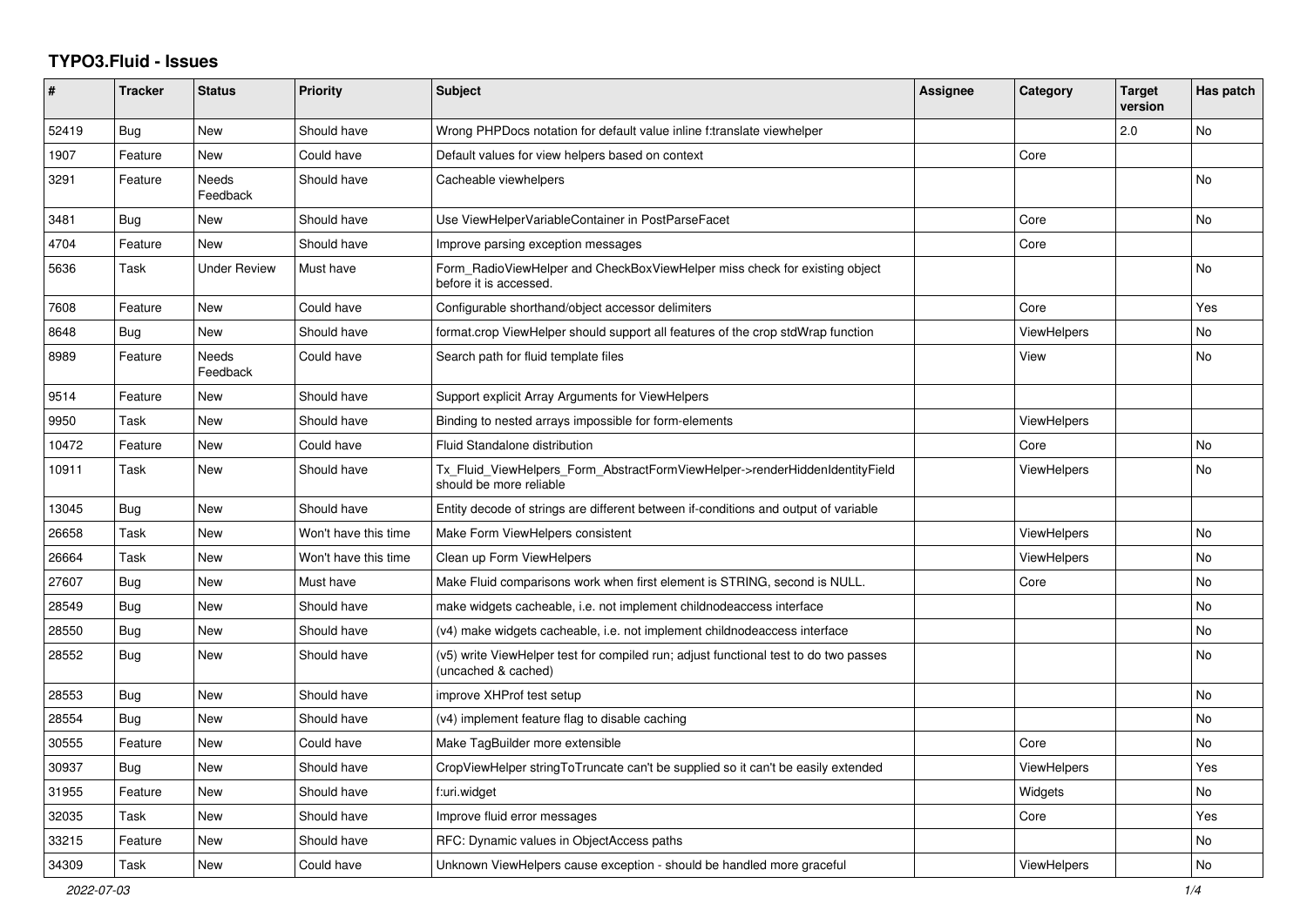| #     | <b>Tracker</b> | <b>Status</b>       | <b>Priority</b> | <b>Subject</b>                                                                            | Assignee | Category    | <b>Target</b><br>version | Has patch |
|-------|----------------|---------------------|-----------------|-------------------------------------------------------------------------------------------|----------|-------------|--------------------------|-----------|
| 34682 | Bug            | <b>Under Review</b> | Should have     | Radio Button missing checked on validation error                                          |          | ViewHelpers |                          | <b>No</b> |
| 36410 | Feature        | New                 | Should have     | Allow templates to send arguments back to layout                                          |          | ViewHelpers |                          | No        |
| 36559 | Feature        | New                 | Could have      | New widget progress bar                                                                   |          |             |                          | Yes       |
| 36655 | Bug            | New                 | Should have     | <b>Pagination Links</b>                                                                   |          | Widgets     |                          | No        |
| 37619 | Bug            | New                 | Should have     | Fatal Error when using variable in name attribute of Section ViewHelper                   |          | ViewHelpers |                          | No        |
| 38130 | Feature        | New                 | Should have     | Checkboxes and multiple select fields should have an assignable default value             |          |             |                          | No        |
| 38369 | Bug            | New                 | Must have       | Resource ViewHelpers should not fall back to request package                              |          | View        |                          | No        |
| 39936 | Feature        | New                 | Should have     | registerTagAttribute should handle default values                                         |          | ViewHelpers |                          | No        |
| 39990 | Bug            | New                 | Should have     | Same form twice in one template: hidden fields for empty values are only rendered<br>once |          | Core        |                          | No        |
| 40064 | Bug            | New                 | Must have       | Multiselect is not getting persisted                                                      |          | ViewHelpers |                          | No        |
| 40081 | Feature        | New                 | Should have     | Allow assigned variables as keys in arrays                                                |          |             |                          | No        |
| 42397 | Feature        | New                 | Should have     | Missing viewhelper for general links                                                      |          |             |                          | No        |
| 42743 | Task           | New                 | Should have     | Remove inline style for hidden form fields                                                |          |             |                          | No        |
| 43071 | Task           | New                 | Should have     | Remove TOKENS for adding fallback teplates in B                                           |          |             |                          | No        |
| 43072 | Task           | New                 | Should have     | Remove TOKENS for adding templates fallback in Backporter                                 |          | View        |                          | No        |
| 45153 | Feature        | New                 | Should have     | f:be.menus.actionMenuItem - Detection of the current select option is insufficient        |          |             |                          | No        |
| 45345 | Feature        | Needs<br>Feedback   | Should have     | Easy to use comments for fluid that won't show in output                                  |          |             |                          |           |
| 45394 | Task           | New                 | Should have     | Forwardport Unit test for standalone view                                                 |          | View        |                          | No        |
| 46091 | Task           | Needs<br>Feedback   | Should have     | Show source file name and position on exceptions during parsing                           |          |             |                          | No        |
| 46257 | Feature        | <b>Under Review</b> | Should have     | Add escape sequence support for Fluid                                                     |          | Core        |                          | No        |
| 46545 | Feature        | New                 | Should have     | Better support for arrays in options of SelectViewHelper                                  |          |             |                          | No        |
| 47006 | Bug            | <b>Under Review</b> | Should have     | widget identifier are not unique                                                          |          |             |                          | No        |
| 47669 | Task           | New                 | Should have     | FormViewHelper does not define the default request method                                 |          |             |                          | No        |
| 48355 | Feature        | New                 | Could have      | Assign output of viewhelper to template variable for further processing.                  |          |             |                          |           |
| 49038 | <b>Bug</b>     | New                 | Must have       | form.select does not select the first item if prependOptionValue is used                  |          |             |                          | No        |
| 49600 | <b>Bug</b>     | New                 | Should have     | f:form tag shown as a HTML on frontend                                                    |          | ViewHelpers |                          | No        |
| 49756 | Feature        | <b>Under Review</b> | Should have     | Select values by array key in checkbox viewhelper                                         |          |             |                          | No        |
| 50888 | Bug            | <b>Under Review</b> | Should have     | WSOD by changing name of section and if Fluid caches are generated                        |          |             |                          | No        |
| 51100 | Feature        | New                 | Must have       | Links with absolute URI should have the option of URI Scheme                              |          | ViewHelpers |                          | No        |
| 51277 | Feature        | New                 | Should have     | ViewHelper context should be aware of actual file occurrence                              |          |             |                          | No        |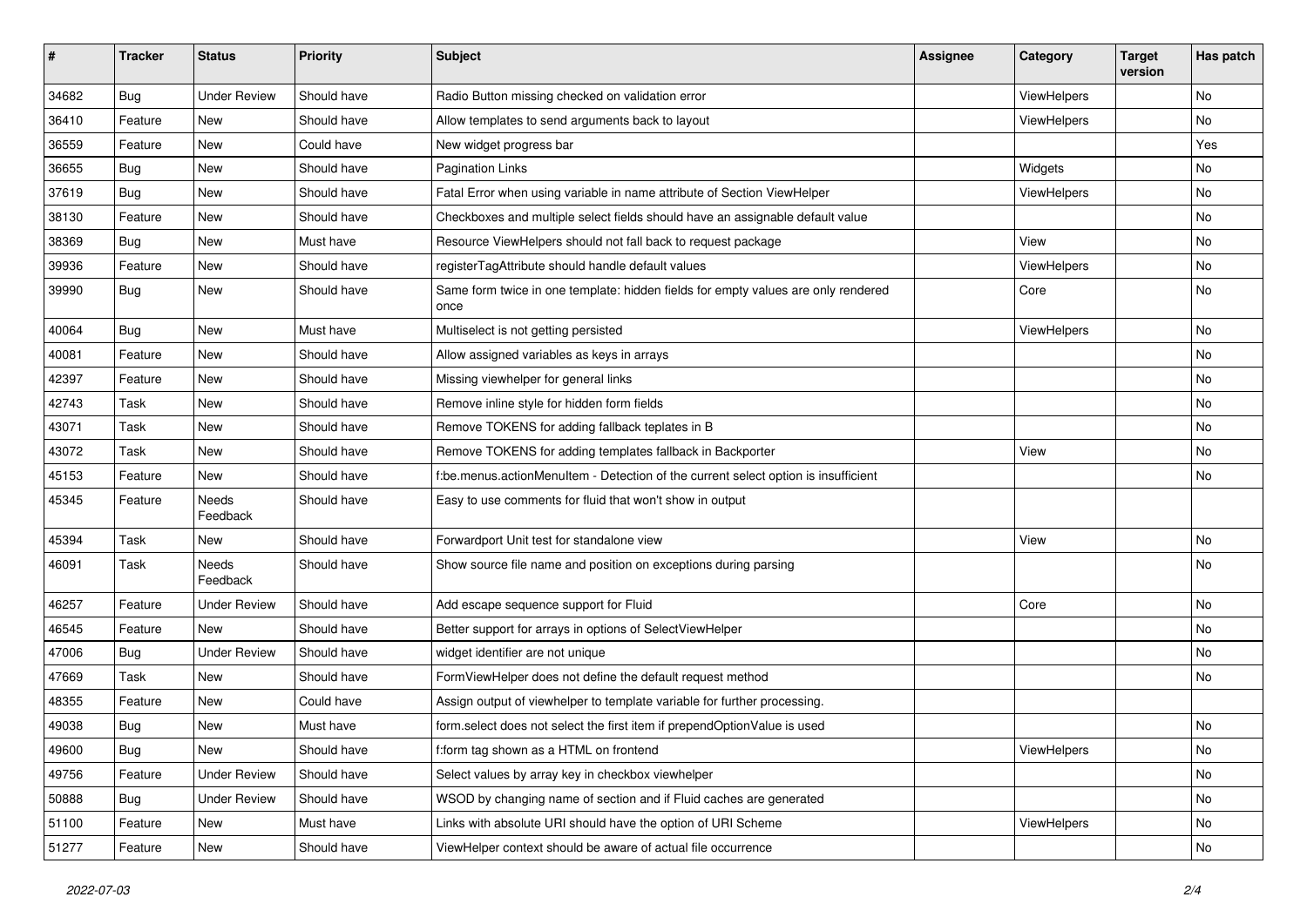| #     | <b>Tracker</b> | <b>Status</b>            | <b>Priority</b> | <b>Subject</b>                                                                                | <b>Assignee</b>       | Category    | <b>Target</b><br>version | Has patch |
|-------|----------------|--------------------------|-----------------|-----------------------------------------------------------------------------------------------|-----------------------|-------------|--------------------------|-----------|
| 52536 | Bug            | <b>Under Review</b>      | Should have     | Errorclass not set if no property-attribute set                                               |                       |             |                          |           |
| 52591 | Bug            | New                      | Should have     | The Pagination Widget broken for joined objects                                               |                       |             |                          | No        |
| 54284 | Bug            | New                      | Should have     | Default Option for Switch/Case VH                                                             |                       | ViewHelpers |                          | No        |
| 56237 | Task           | New                      | Should have     | in-line (Condition) View Helpers should not evaluate on parsing                               |                       |             |                          | No        |
| 57885 | Bug            | New                      | Must have       | Inputs are cleared from a second form if the first form produced a vallidation error          |                       |             |                          | No        |
| 58921 | Bug            | New                      | Should have     | f:form.* VHs crash if NOT inside f:form but followed by f:form                                |                       |             |                          | No        |
| 58983 | Bug            | New                      | Should have     | format.date does not respect linebreaks and throws exception                                  |                       |             |                          | No        |
| 60003 | Feature        | New                      | Should have     | Add required-Attribute to f:form.password                                                     |                       | ViewHelpers |                          | No        |
| 60181 | Feature        | New                      | Could have      | Caching mechanism for Fluid Views/Templates                                                   |                       | View        |                          | No        |
| 60271 | Feature        | New                      | Should have     | Paginate viewhelper, should also support arrays                                               |                       |             |                          | No        |
| 60856 | Bug            | New                      | Must have       | Target attribute not supported by the form viewhelper                                         |                       | ViewHelpers |                          | Yes       |
| 65424 | Bug            | <b>Under Review</b>      | Should have     | SelectViewHelper must respect option(Value Label)Field for arrays                             |                       | ViewHelpers |                          | No        |
| 45384 | Bug            | New                      | Must have       | Persisted entity object in widget-configuration cannot be deserialized (after reload)         |                       | Widgets     | 2.0.1                    | No        |
| 46289 | Bug            | <b>Needs</b><br>Feedback | Should have     | Enable Escaping Interceptor in XML request format                                             |                       | View        | 2.0.1                    | No        |
| 44234 | Bug            | <b>Under Review</b>      | Should have     | selectViewHelper's sorting does not respect locale collation                                  |                       | ViewHelpers | 2.1                      | No        |
| 62346 | Feature        | <b>New</b>               | Could have      | f:comment should have high precende                                                           |                       | Core        | 3.x                      | No        |
| 51239 | Bug            | <b>Under Review</b>      | Must have       | AbstractViewHelper use incorrect method signature for "\$this->systemLogger->log()"           | Adrian Föder          | Core        |                          | Yes       |
| 54195 | Task           | New                      | Should have     | Rename and move FormViewHelper's errorClass value, currently 'f3-form-error'                  | Adrian Föder          | ViewHelpers |                          | No        |
| 53806 | Bug            | Under Review             | Should have     | Paginate widget maximumNumberOfLinks rendering wrong number of links                          | Bastian<br>Waidelich  | Widgets     |                          | No        |
| 58862 | Bug            | <b>Needs</b><br>Feedback | Should have     | FormViewHelper doesn't accept NULL as value for \$arguments                                   | Bastian<br>Waidelich  | ViewHelpers |                          | Yes       |
| 59057 | Bug            | Under Review             | Must have       | Hidden empty value fields shoud be disabled when related field is disabled                    | Bastian<br>Waidelich  | ViewHelpers |                          | No        |
| 3725  | Feature        | New                      | Could have      | CSS Engine                                                                                    | Christian Müller      | ViewHelpers |                          | No        |
| 33628 | Bug            | Needs<br>Feedback        | Must have       | Multicheckboxes (multiselect) for Collections don't work                                      | Christian Müller      | ViewHelpers |                          | No        |
| 55008 | <b>Bug</b>     | Under Review             | Should have     | Interceptors should be used in Partials                                                       | Christian Müller      |             |                          | No        |
| 37095 | Feature        | New                      | Should have     | It should be possible to set a different template on a Fluid TemplateView inside an<br>action | Christopher<br>Hlubek |             |                          | No        |
| 8491  | Task           | Needs<br>Feedback        | Should have     | link.action and uri.action differ in absolute argument                                        | Karsten<br>Dambekalns | ViewHelpers |                          | No        |
| 43346 | Feature        | <b>Under Review</b>      | Should have     | Allow property mapping configuration via template                                             | Karsten<br>Dambekalns | ViewHelpers | 2.1                      | No        |